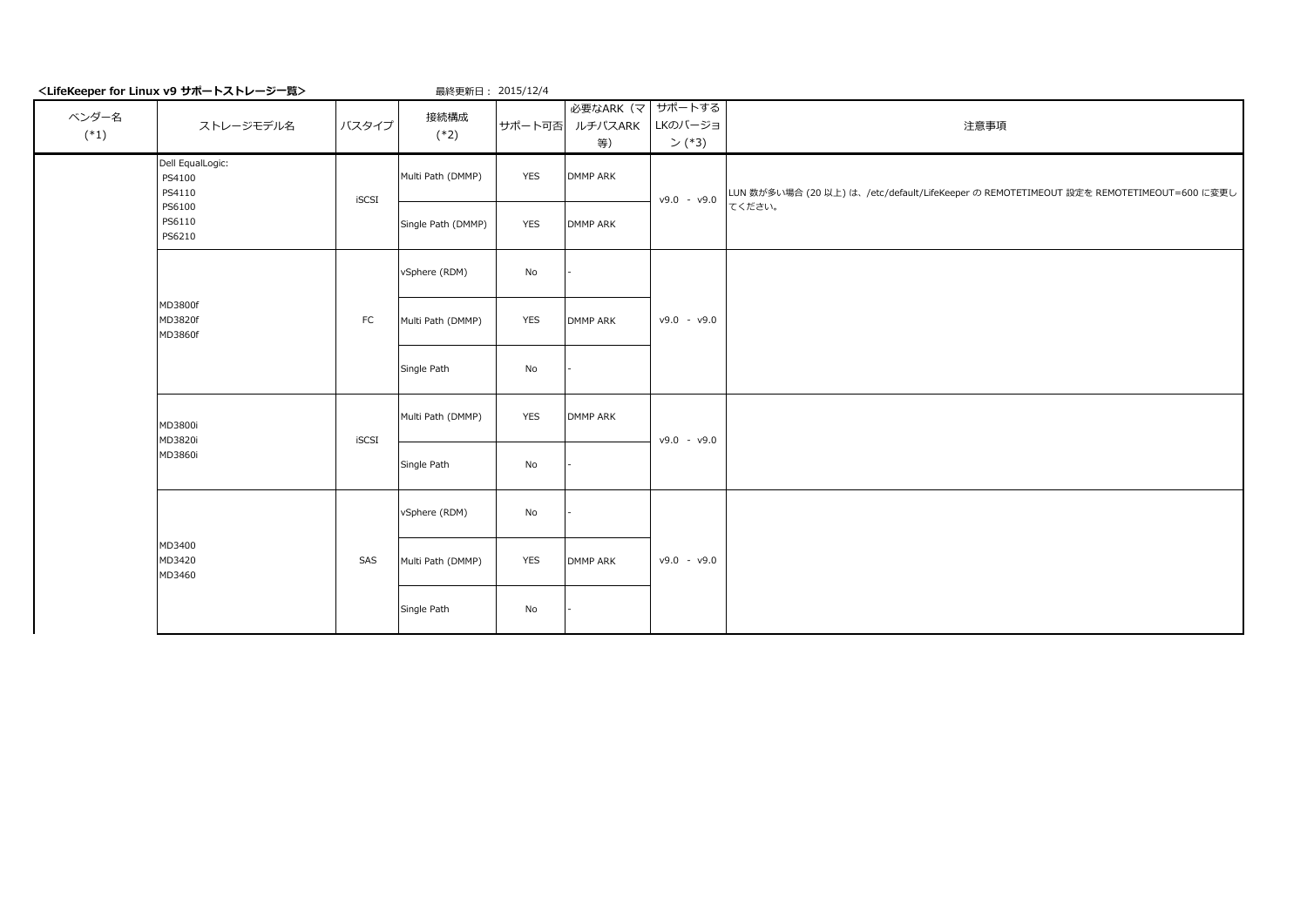|                    |                            |             | vSphere (RDM)                | $\operatorname{\mathsf{No}}$ |                 |                          |  |
|--------------------|----------------------------|-------------|------------------------------|------------------------------|-----------------|--------------------------|--|
|                    | SCv2000 Series:<br>SCv2000 | ${\sf FC}$  | Multi Path (DMMP)            | No                           |                 | $\overline{\phantom{a}}$ |  |
|                    |                            |             | Single Path                  | No                           |                 |                          |  |
| DELL               |                            | iSCSI       | Multi Path (DMMP)            | YES                          | DMMP ARK        | $v9.0 - v9.0$            |  |
| SCv2020<br>SCv2080 |                            | Single Path | $\operatorname{\mathsf{No}}$ |                              |                 |                          |  |
|                    |                            | SAS         | vSphere                      | No                           |                 | $v9.0 - v9.0$            |  |
|                    |                            |             | Multi Path (DMMP)            | ${\tt YES}$                  | DMMP ARK        |                          |  |
|                    |                            |             | Single Path                  | No                           |                 |                          |  |
|                    |                            |             | vSphere (RDM)                | $\operatorname{\mathsf{No}}$ |                 |                          |  |
|                    |                            | ${\sf FC}$  | Multi Path (DMMP)            | No                           |                 | $\overline{\phantom{a}}$ |  |
|                    | Dell Storage SC4020        |             | Single Path                  | No                           |                 |                          |  |
|                    |                            | $iSCSI$     | Multi Path (DMMP)            | YES                          | <b>DMMP ARK</b> | $v9.0 - v9.0$            |  |
|                    |                            |             | Single Path (DMMP)           | No                           |                 |                          |  |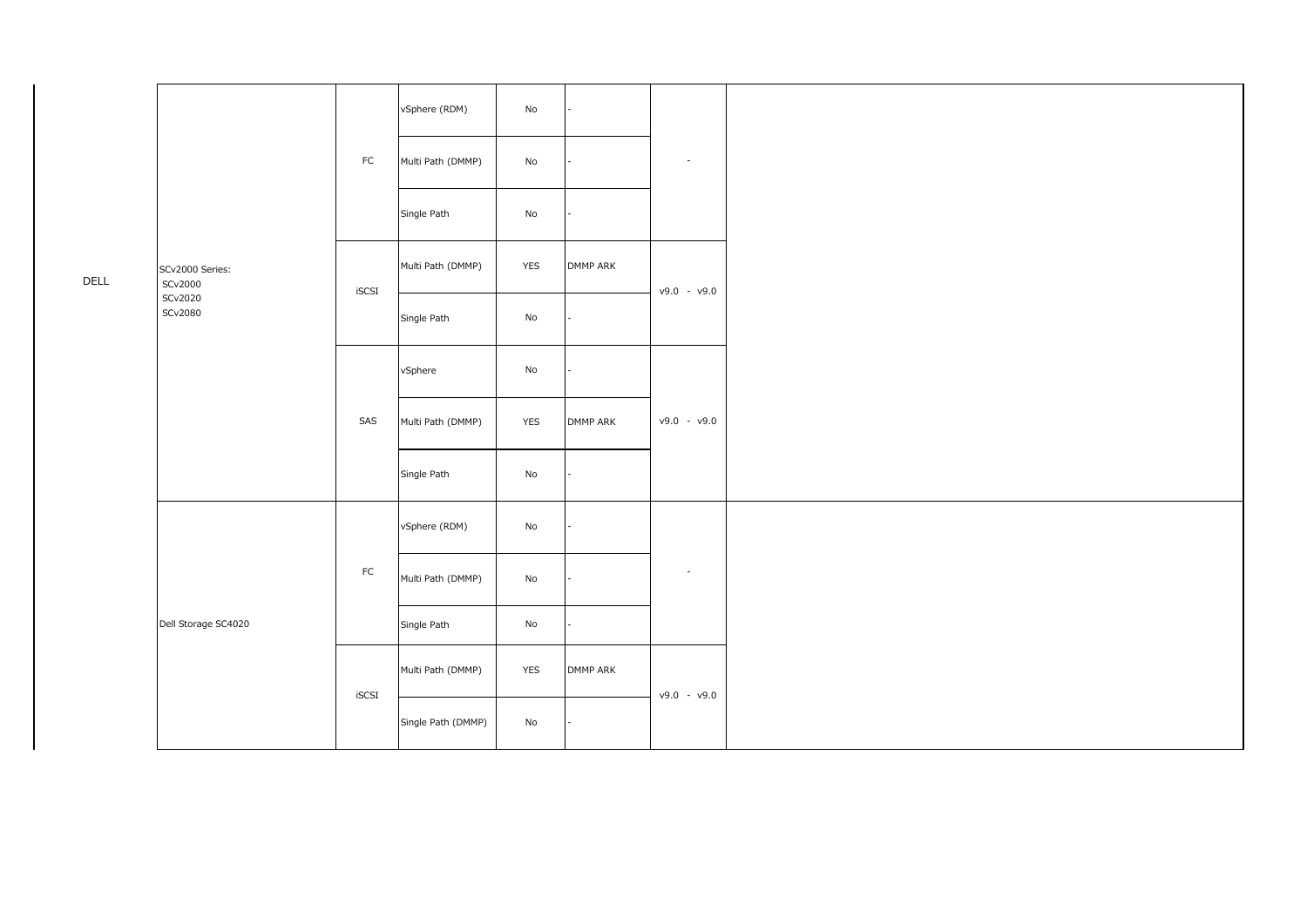|                  |                                                                      |                   | vSphere (RDM)      | No              |                  |                                                                       |                                                                                           |
|------------------|----------------------------------------------------------------------|-------------------|--------------------|-----------------|------------------|-----------------------------------------------------------------------|-------------------------------------------------------------------------------------------|
|                  | Dell Compellent SC8000                                               | FC                | Multi Path (DMMP)  | No              |                  |                                                                       |                                                                                           |
|                  |                                                                      |                   | Single Path        | No              |                  |                                                                       |                                                                                           |
|                  |                                                                      | iSCSI             | Multi Path (DMMP)  | <b>YES</b>      | DMMP ARK         |                                                                       |                                                                                           |
|                  |                                                                      |                   | Single Path (DMMP) | No              |                  | $v9.0 - v9.0$                                                         |                                                                                           |
|                  |                                                                      |                   | vSphere (RDM)      | YES             | No Multipath ARK |                                                                       | DMMPによるMultiPathを構成する場合ば、 /etc/multipath.conf に下記の設定が必要です。<br>--------------------------- |
| ETERNUS DX90     | ${\sf FC}$                                                           | Multi Path (DMMP) | <b>YES</b>         | <b>DMMP ARK</b> | $v9.0 - v9.0$    | prio alua<br>path_grouping_policy group_by_prio<br>failback immediate |                                                                                           |
|                  |                                                                      |                   | Multi Path (EMPD)  | <b>YES</b>      | No Multipath ARK |                                                                       | no_path_retry 10<br>path checker tur                                                      |
|                  |                                                                      |                   | Single Path        | <b>YES</b>      | No Multipath ARK |                                                                       | ETERNUS Multipath Driverを使用する場合、vSphere(RDM)で使用する場合は、上記の設定は必要ありません。                       |
| ETERNUS:<br>DX60 | <b>DX80</b>                                                          |                   | vSphere (RDM)      | <b>YES</b>      | No Multipath ARK |                                                                       |                                                                                           |
| Fujitsu          | DX410<br>DX440<br>DX8100                                             | FC                | Multi Path (DMMP)  | <b>YES</b>      | DMMP ARK         | $v9.0 - v9.0$                                                         |                                                                                           |
|                  | DX8400<br>DX8700<br>DX60 S2                                          |                   | Multi Path (EMPD)  | <b>YES</b>      | No Multipath ARK |                                                                       | DMMPによるMultiPathを構成する場合ば、 /etc/multipath.conf に下記の設定が必要です。<br>--------------------------- |
|                  | DX80 S2<br>DX90 S2<br>DX410 S2<br>DX440 S2                           |                   | Single Path        | <b>YES</b>      | No Multipath ARK |                                                                       | prio alua<br>path_grouping_policy group_by_prio<br>failback immediate<br>no_path_retry 10 |
|                  | DX8100 S2<br>DX8700 S2<br>DX60 S3<br>DX100 S3                        |                   | Multi Path (DMMP)  | <b>YES</b>      | <b>DMMP ARK</b>  |                                                                       | path_checker tur<br>ETERNUS Multipath Driverを使用する場合、vSphere(RDM)で使用する場合は、上記の設定は必要ありません。   |
|                  | DX200 S3<br>DX500 S3<br>DX600 S3<br>DX8700 S3<br>DX8900 S3<br>DX200F | iSCSI             | Multi Path (EMPD)  | YES             | No Multipath ARK | $v9.0 - v9.0$                                                         |                                                                                           |
|                  |                                                                      |                   | Single Path        | <b>YES</b>      | No Multipath ARK |                                                                       |                                                                                           |

┕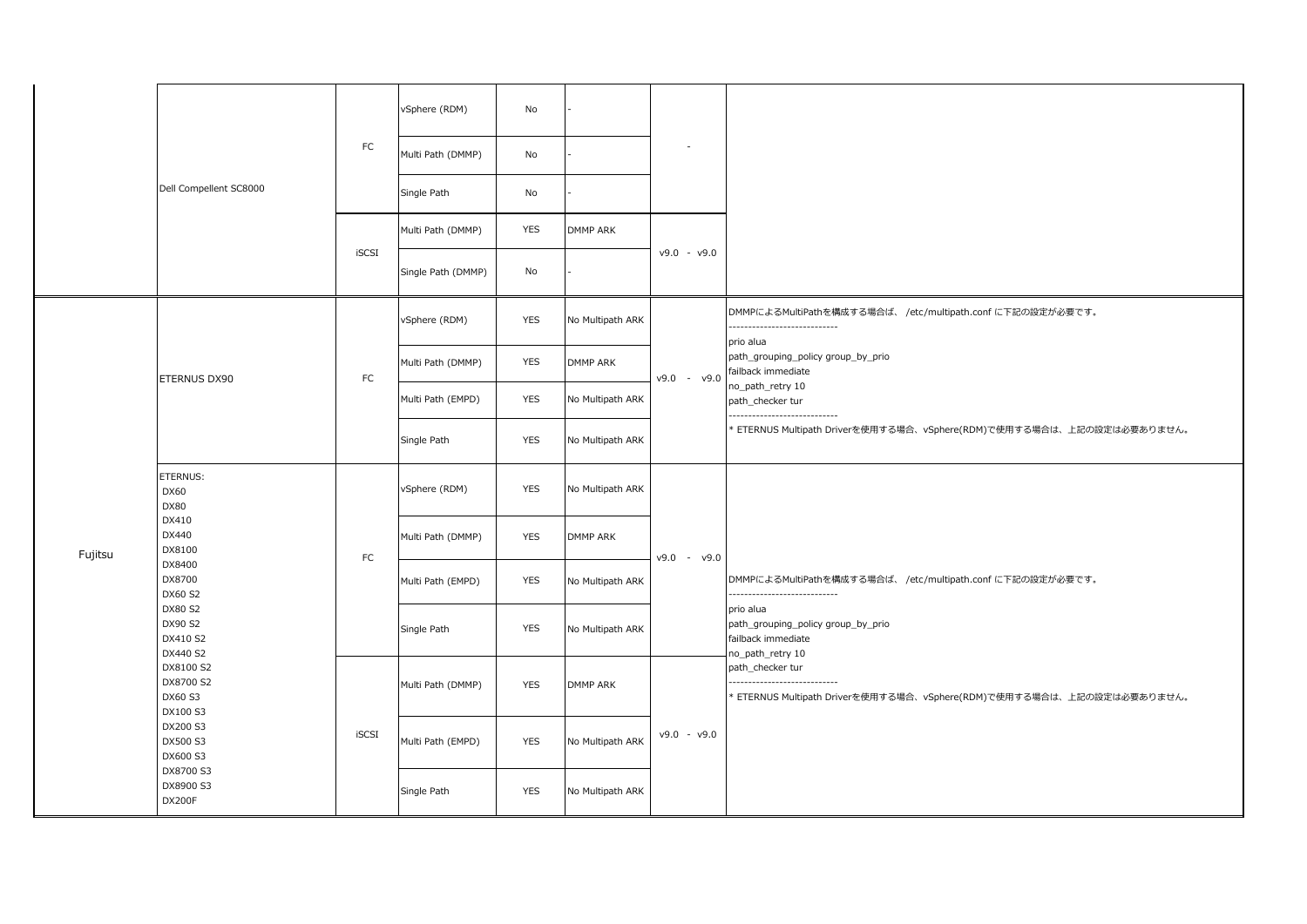|                      |                |            | vSphere (RDM)           | <b>YES</b>                   | No Multipath ARK |                          |                                                                                                                                                                   |
|----------------------|----------------|------------|-------------------------|------------------------------|------------------|--------------------------|-------------------------------------------------------------------------------------------------------------------------------------------------------------------|
|                      | BR1200         | SAS        | Multi Path (RDAC)       | <b>YES</b>                   | No Multipath ARK | $v9.0 - v9.0$            | シングルパスとマルチパスのいずれの場合もRDACドライバを使用する必要があります。HDLMおよびHDLM ARKを使用する構<br>成はサポートされません。                                                                                    |
|                      |                |            | Single Path (RDAC)      | <b>YES</b>                   | No Multipath ARK |                          |                                                                                                                                                                   |
|                      |                |            | vSphere (RDM)           | $\operatorname{\mathsf{No}}$ |                  |                          |                                                                                                                                                                   |
|                      | BR1250         | SAS        | Multi Path (NECSPS)     | <b>YES</b>                   | NEC SPS ARK      | $v9.0 - v9.0$            | ・シングルパスとマルチパスのいずれの場合もNEC SPS ARKを使用する必要があります。HDLMおよびHDLM ARKを使用する<br>構成はサポートされません。<br>· SPS NEC iStorage StoragePathSavior (NECSPS) Recovery Kit は,RHEL7未対応ARKです。 |
|                      |                |            | Single Path<br>(NECSPS) | <b>YES</b>                   | NEC SPS ARK      |                          |                                                                                                                                                                   |
|                      |                | ${\sf FC}$ | vSphere (RDM)           | No                           |                  |                          |                                                                                                                                                                   |
|                      |                |            | Multi Path (HDLM)       | <b>YES</b>                   | <b>HDLM ARK</b>  | $v9.0 - v9.0$            |                                                                                                                                                                   |
|                      | <b>BR1650E</b> |            | Single Path             | No                           |                  |                          |                                                                                                                                                                   |
|                      |                | iSCSI      | Multi Path (HDLM)       | No                           |                  | $\overline{\phantom{a}}$ |                                                                                                                                                                   |
|                      |                |            | Single Path             | No                           |                  |                          |                                                                                                                                                                   |
|                      |                |            | vSphere (RDM)           | No                           |                  |                          |                                                                                                                                                                   |
|                      |                | FC         | Multi Path (HDLM)       | <b>YES</b>                   | <b>HDLM ARK</b>  | $v9.0 - v9.0$            |                                                                                                                                                                   |
| Hitachi Data Systems | <b>BR1650S</b> |            | Single Path             | No                           |                  |                          |                                                                                                                                                                   |
|                      |                | iSCSI      | Multi Path (HDLM)       | No                           |                  | ä,                       |                                                                                                                                                                   |
|                      |                |            | Single Path             | No                           |                  |                          |                                                                                                                                                                   |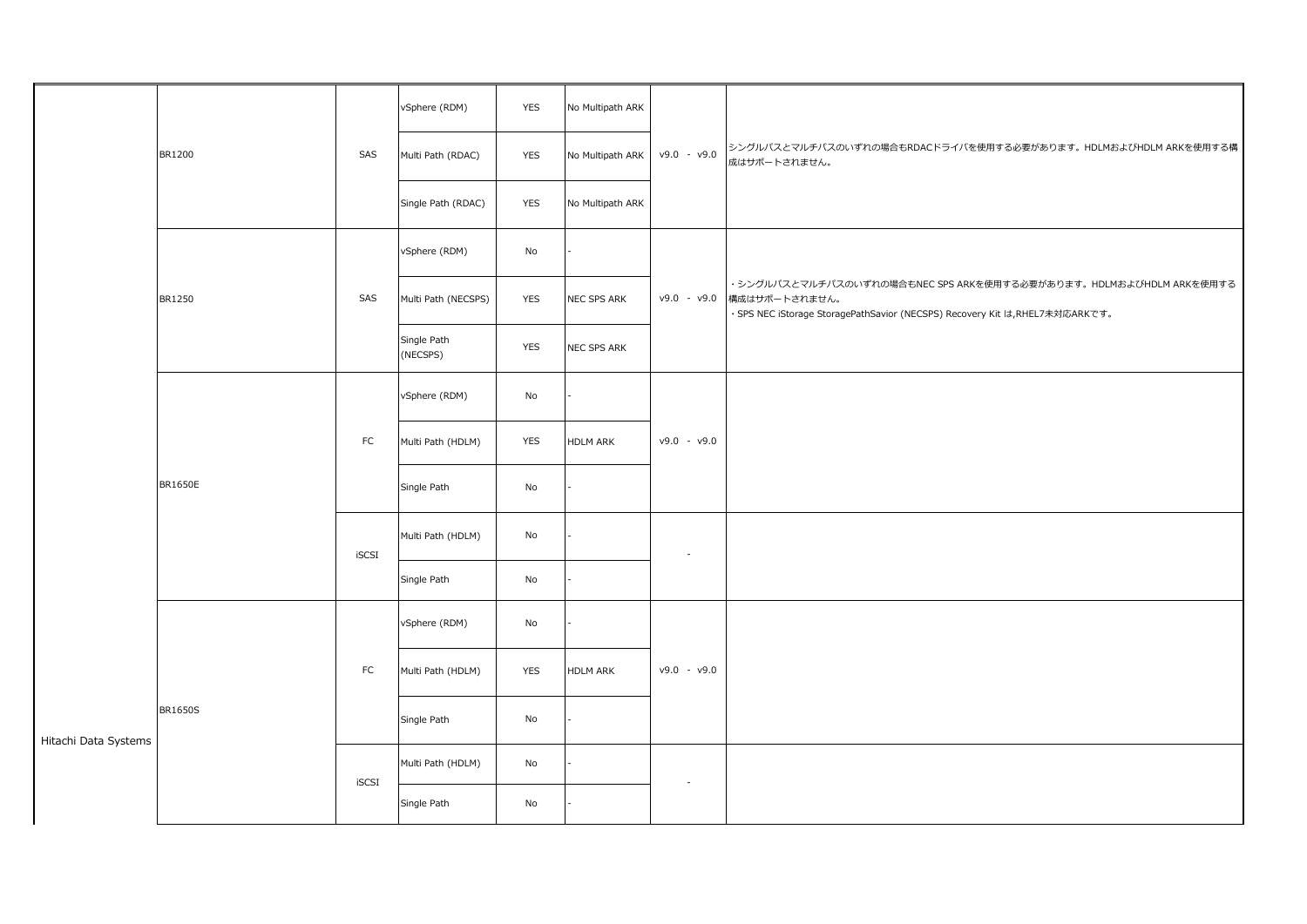|                                                                                                                                                     | ${\sf FC}$ | vSphere (RDM)     | YES        | No Multipath ARK |                          |  |
|-----------------------------------------------------------------------------------------------------------------------------------------------------|------------|-------------------|------------|------------------|--------------------------|--|
|                                                                                                                                                     |            | Multi Path (HDLM) | YES        | <b>HDLM ARK</b>  | $v9.0 - v9.0$            |  |
| Hitachi Unified Storage:<br>Hitachi Unified Storage 110 (HUS 110)<br>Hitachi Unified Storage 130 (HUS 130)<br>Hitachi Unified Storage 150 (HUS 150) |            | Single Path       | No         |                  |                          |  |
|                                                                                                                                                     | iSCSI      | Multi Path (HDLM) | No         |                  | $\overline{\phantom{a}}$ |  |
|                                                                                                                                                     |            | Single Path       | No         |                  |                          |  |
|                                                                                                                                                     | ${\sf FC}$ | vSphere (RDM)     | <b>YES</b> | No Multipath ARK |                          |  |
| Hitachi Unified Storage VM (HUS VM)                                                                                                                 |            | Multi Path (HDLM) | <b>YES</b> | <b>HDLM ARK</b>  | $v9.0 - v9.0$            |  |
|                                                                                                                                                     |            | Single Path       | No         |                  |                          |  |
|                                                                                                                                                     |            | vSphere (RDM)     | <b>YES</b> | No Multipath ARK |                          |  |
| VSP:<br><b>VSP G100</b><br><b>VSP G200</b><br><b>VSP G400</b>                                                                                       | ${\sf FC}$ | Multi Path (HDLM) | <b>YES</b> | HDLM ARK         | $v9.0 - v9.0$            |  |
| <b>VSP G600</b><br><b>VSP G800</b><br><b>VSP G1000</b>                                                                                              |            | Multi Path (DMMP) | <b>YES</b> | DMMP ARK         |                          |  |
|                                                                                                                                                     |            | Single Path       | <b>YES</b> | No Multipath ARK |                          |  |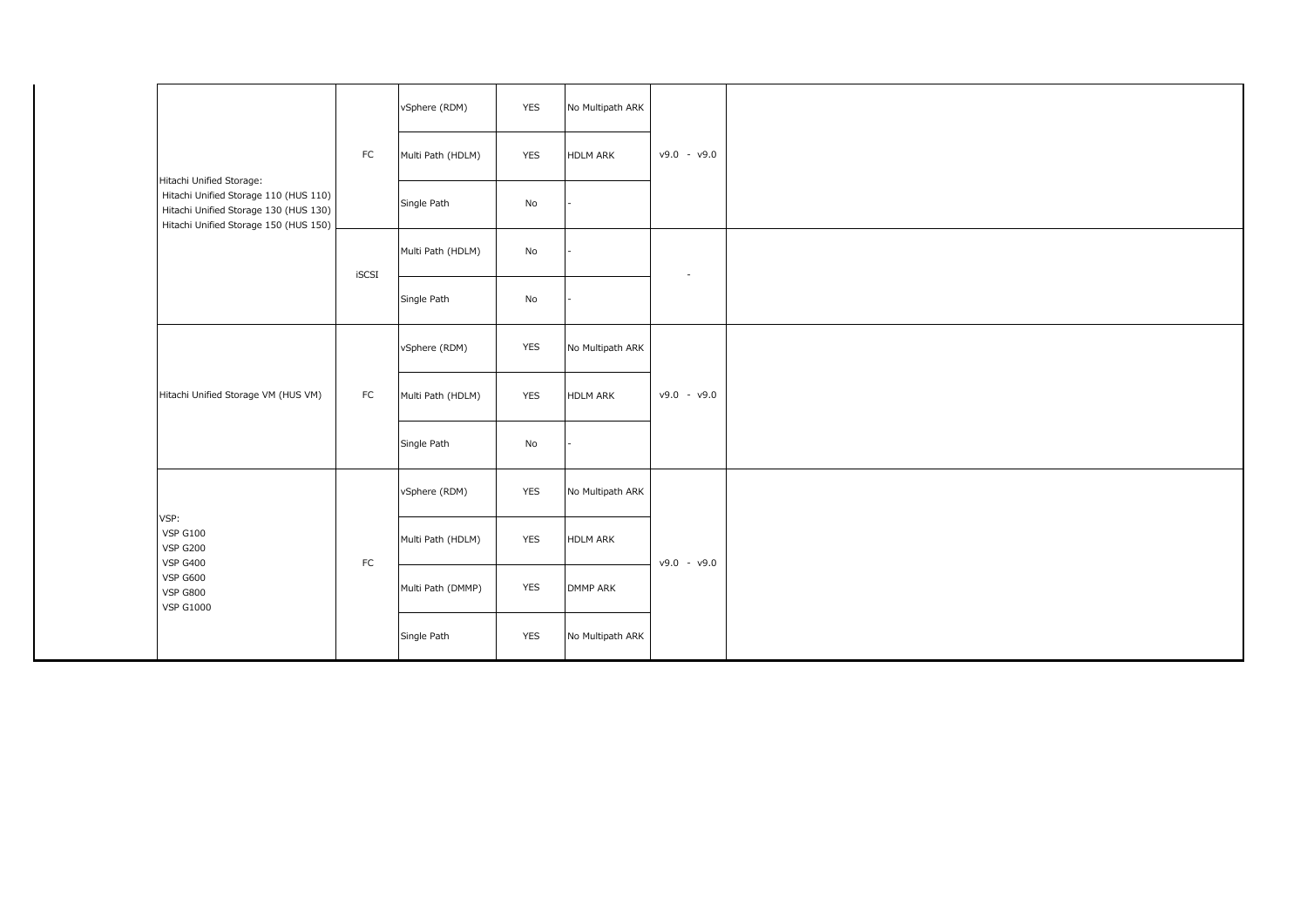|  |                                                                                             |              | vSphere (RDM)      | <b>YES</b> | No Multipath ARK |               |                                                                                                                                  |
|--|---------------------------------------------------------------------------------------------|--------------|--------------------|------------|------------------|---------------|----------------------------------------------------------------------------------------------------------------------------------|
|  |                                                                                             | FC           | Multi Path (DMMP)  | <b>YES</b> | <b>DMMP ARK</b>  | $v9.0 - v9.0$ | 注記: デフォルトのパスチェッカとのリザベーション競合を返します。この競合を回避するには、/etc/default/LifeKeeper 内<br>に次のパラメータを設定 (追加) してください。<br>DMMP_REGISTRATION_TYPE=hba |
|  | 3PAR:<br>3PAR StoreServ 7200<br>3PAR StoreServ 7200c                                        |              | Single Path        | No         |                  |               |                                                                                                                                  |
|  |                                                                                             | iSCSI        | Multi Path (DMMP)  | No         |                  |               |                                                                                                                                  |
|  |                                                                                             |              | Single Path        | No         |                  |               |                                                                                                                                  |
|  |                                                                                             |              | vSphere (RDM)      | <b>YES</b> | No Multipath ARK |               | 注記: デフォルトのパスチェッカとのリザベーション競合を返します。この競合を回避するには、/etc/default/LifeKeeper 内<br>に次のパラメータを設定 (追加)してください。<br>DMMP_REGISTRATION_TYPE=hba  |
|  | 3PAR:<br>3PAR StoreServ 7400                                                                | FC           | Multi Path (DMMP)  | <b>YES</b> | <b>DMMP ARK</b>  | $v9.0 - v9.0$ | およびユーザーフレンドリーデバイスマッピングはサポートされません。 "multipath.conf" に次のパラメータを設定してく<br>ださい。                                                        |
|  | 3PAR StoreServ 7400c<br>3PAR StoreServ 7440c<br>3PAR StoreServ 7450<br>3PAR StoreServ 7450c |              | Single Path        | No         |                  |               | "user_friendly_names no"<br>* vSphere(RDM)で使用する場合は、上記の設定は必要ありません。                                                                |
|  |                                                                                             | iSCSI        | Multi Path (DMMP)  | <b>YES</b> | <b>DMMP ARK</b>  | $v9.0 - v9.0$ | 注記: リザベーション競合を返す場合があります。この競合を回避するため、/etc/default/LifeKeeper 内に次のパラメータを<br>設定 (追加) してください。                                        |
|  |                                                                                             |              | Single Path (DMMP) | No         |                  |               | DMMP_REGISTER_IGNORE=TRUE                                                                                                        |
|  |                                                                                             |              | vSphere (RDM)      | <b>YES</b> | No Multipath ARK |               |                                                                                                                                  |
|  |                                                                                             | ${\sf FC}$   | Multi Path (DMMP)  | <b>YES</b> | <b>DMMP ARK</b>  | $v9.0 - v9.0$ |                                                                                                                                  |
|  | 3PAR StoreServ 10400                                                                        |              | Single Path        | No         |                  |               |                                                                                                                                  |
|  |                                                                                             | <b>iSCSI</b> | Multi Path (DMMP)  | No         |                  |               |                                                                                                                                  |
|  |                                                                                             |              | Single Path        | No         |                  |               |                                                                                                                                  |
|  |                                                                                             |              |                    |            |                  |               |                                                                                                                                  |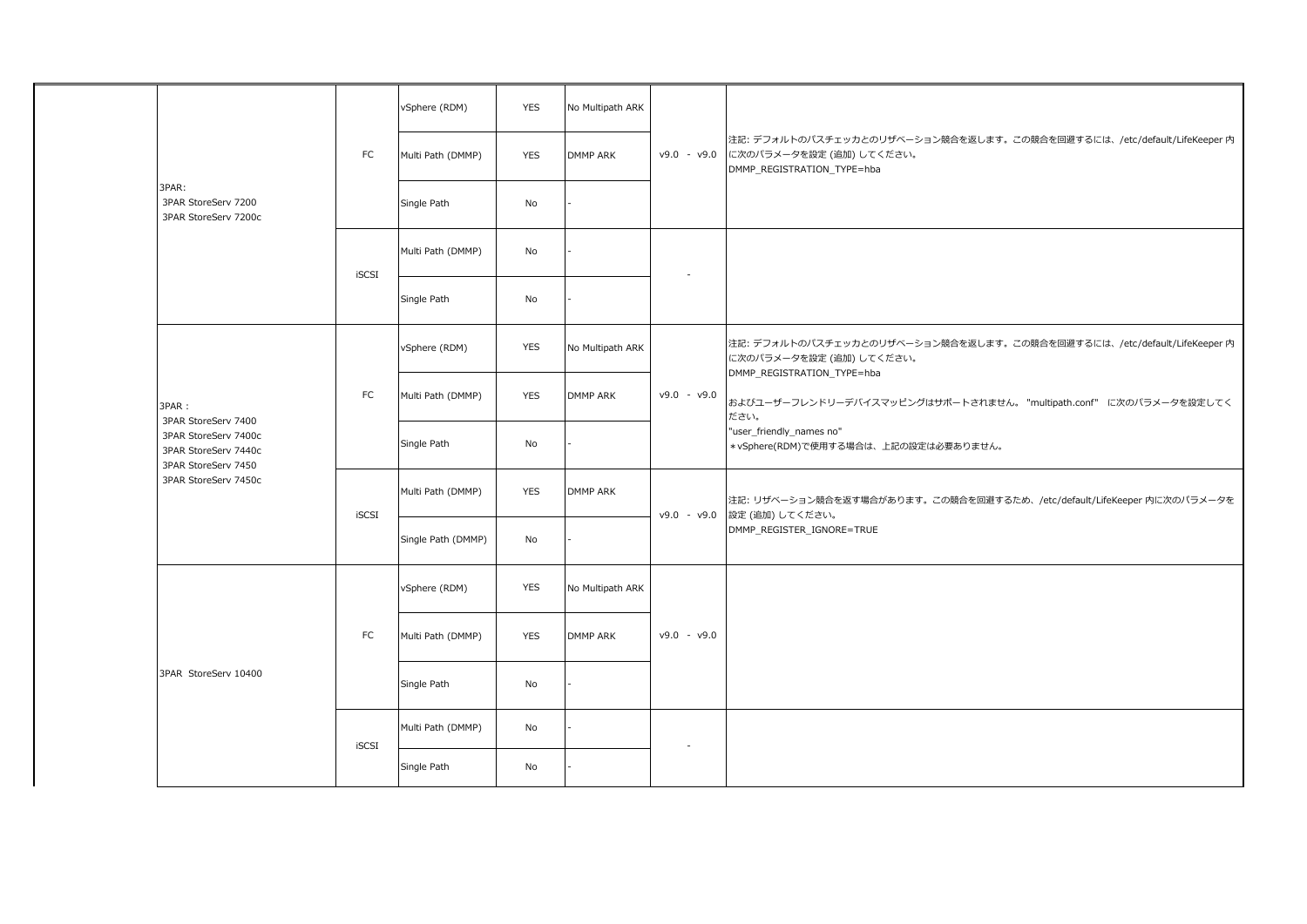|                      |              | vSphere (RDM)     | <b>YES</b> | No Multipath ARK |                          | 注記: デフォルトのパスチェッカとのリザベーション競合を返します。この競合を回避するには、/etc/default/LifeKeeper 内<br>に次のパラメータを設定 (追加) してください。 |
|----------------------|--------------|-------------------|------------|------------------|--------------------------|----------------------------------------------------------------------------------------------------|
|                      | ${\sf FC}$   | Multi Path (DMMP) | <b>YES</b> | DMMP ARK         | $v9.0 - v9.0$            | DMMP_REGISTRATION_TYPE=hba<br>およびユーザーフレンドリーデバイスマッピングはサポートされません。 "multipath.conf" に次のパラメータを設定してく    |
| 3PAR StoreServ 10800 |              | Single Path       | No         |                  |                          | ださい。<br>"user_friendly_names no"<br>* vSphere(RDM)で使用する場合は、上記の設定は必要ありません。                          |
|                      | iSCSI        | Multi Path (DMMP) | No         |                  | ٠                        |                                                                                                    |
|                      |              | Single Path       | No         |                  |                          |                                                                                                    |
|                      |              | vSphere (RDM)     | <b>YES</b> | No Multipath ARK |                          |                                                                                                    |
|                      | ${\sf FC}$   | Multi Path (DMMP) | <b>YES</b> | DMMP ARK         | $v9.0 - v9.0$            |                                                                                                    |
|                      |              | Single Path       | No         |                  |                          |                                                                                                    |
| MSA:<br>MSA1040      | <b>iSCSI</b> | Multi Path (DMMP) | No         |                  |                          |                                                                                                    |
| MSA2040              |              | Single Path       | No         |                  |                          |                                                                                                    |
|                      | SAS          | vSphere (RDM)     | No         |                  | ٠                        |                                                                                                    |
|                      |              | Multi Path (DMMP) | No         |                  |                          |                                                                                                    |
|                      |              | Single Path       | No         |                  |                          |                                                                                                    |
|                      |              | vSphere (RDM)     | No         |                  |                          |                                                                                                    |
|                      | ${\sf FC}$   | Multi Path (DMMP) | No         |                  | $\overline{\phantom{a}}$ |                                                                                                    |
| StoreVirtual 4330    |              | Single Path       | No         |                  |                          |                                                                                                    |
|                      | iSCSI        | Multi Path (DMMP) | <b>YES</b> | DMMP ARK         | $v9.0 - v9.0$            |                                                                                                    |
|                      |              | Single Path       | No         |                  |                          |                                                                                                    |

HP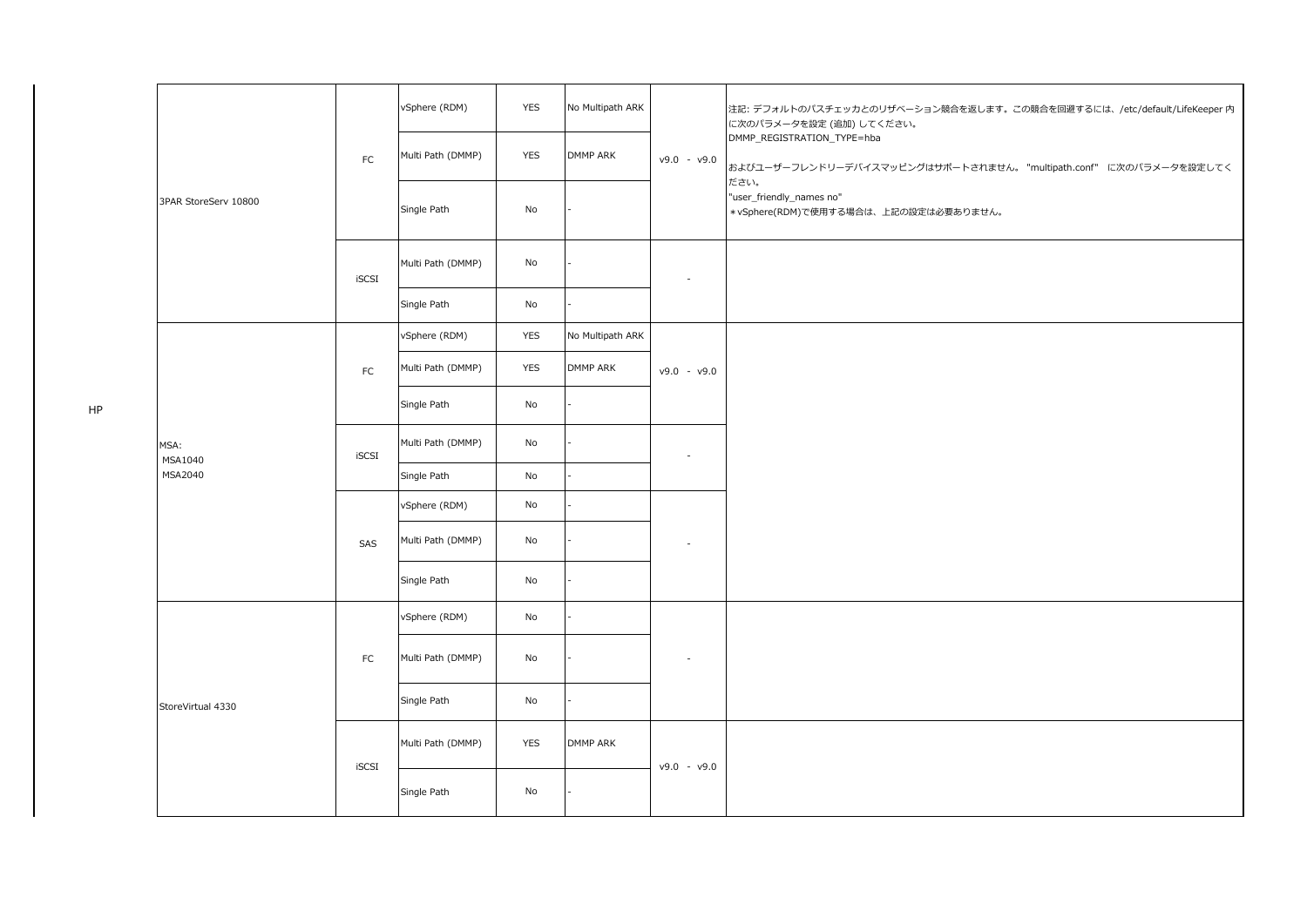|                                                                   |               | vSphere (RDM)     | No         |                  |               |                                                                                                                                                                                         |
|-------------------------------------------------------------------|---------------|-------------------|------------|------------------|---------------|-----------------------------------------------------------------------------------------------------------------------------------------------------------------------------------------|
|                                                                   | $\mathsf{FC}$ | Multi Path (DMMP) | No         |                  | $\sim$        |                                                                                                                                                                                         |
| StoreVirtual 4730                                                 |               | Single Path       | No         |                  |               |                                                                                                                                                                                         |
|                                                                   | iSCSI         | Multi Path (DMMP) | <b>YES</b> | DMMP ARK         | $v9.0 - v9.0$ |                                                                                                                                                                                         |
|                                                                   |               | Single Path       | No         |                  |               |                                                                                                                                                                                         |
| StoreVirtual (LeftHand) Series                                    | iSCSI         | Multi Path (DMMP) | <b>YES</b> | DMMP ARK         |               | HP 社 StoreVirtual(LeftHand) ストレージにおいて、OS(SAN/iQ) バージョン 11.00および11.5をサポートします。本バー<br>v9.0 - v9.0 ジョンが使われている全ての StoreVirtual シリーズがサポート対象であり、仮想ストレージ・アプライアンスである<br>StoreVirtual VSA も含まれます。 |
| LeftHand OS version 11.0 / 11.5                                   |               | Single Path       | No         |                  |               |                                                                                                                                                                                         |
|                                                                   |               | vSphere (RDM)     | <b>YES</b> | No Multipath ARK |               |                                                                                                                                                                                         |
| HP P9500                                                          | $\mathsf{FC}$ | Multi Path (DMMP) | <b>YES</b> | <b>DMMP ARK</b>  | $v9.0 - v9.0$ |                                                                                                                                                                                         |
|                                                                   |               | Single Path       | <b>YES</b> | No Multipath ARK |               |                                                                                                                                                                                         |
| 3PAR:                                                             |               | vSphere (RDM)     | <b>YES</b> | No Multipath ARK |               |                                                                                                                                                                                         |
| 3PAR StoreServ 8200<br>3PAR StoreServ 8400<br>3PAR StoreServ 8440 | ${\sf FC}$    | Multi Path (DMMP) | <b>YES</b> | <b>DMMP ARK</b>  | $v9.0 - v9.0$ |                                                                                                                                                                                         |
| 3PAR StoreServ 8450                                               |               | Single Path       | No         |                  |               |                                                                                                                                                                                         |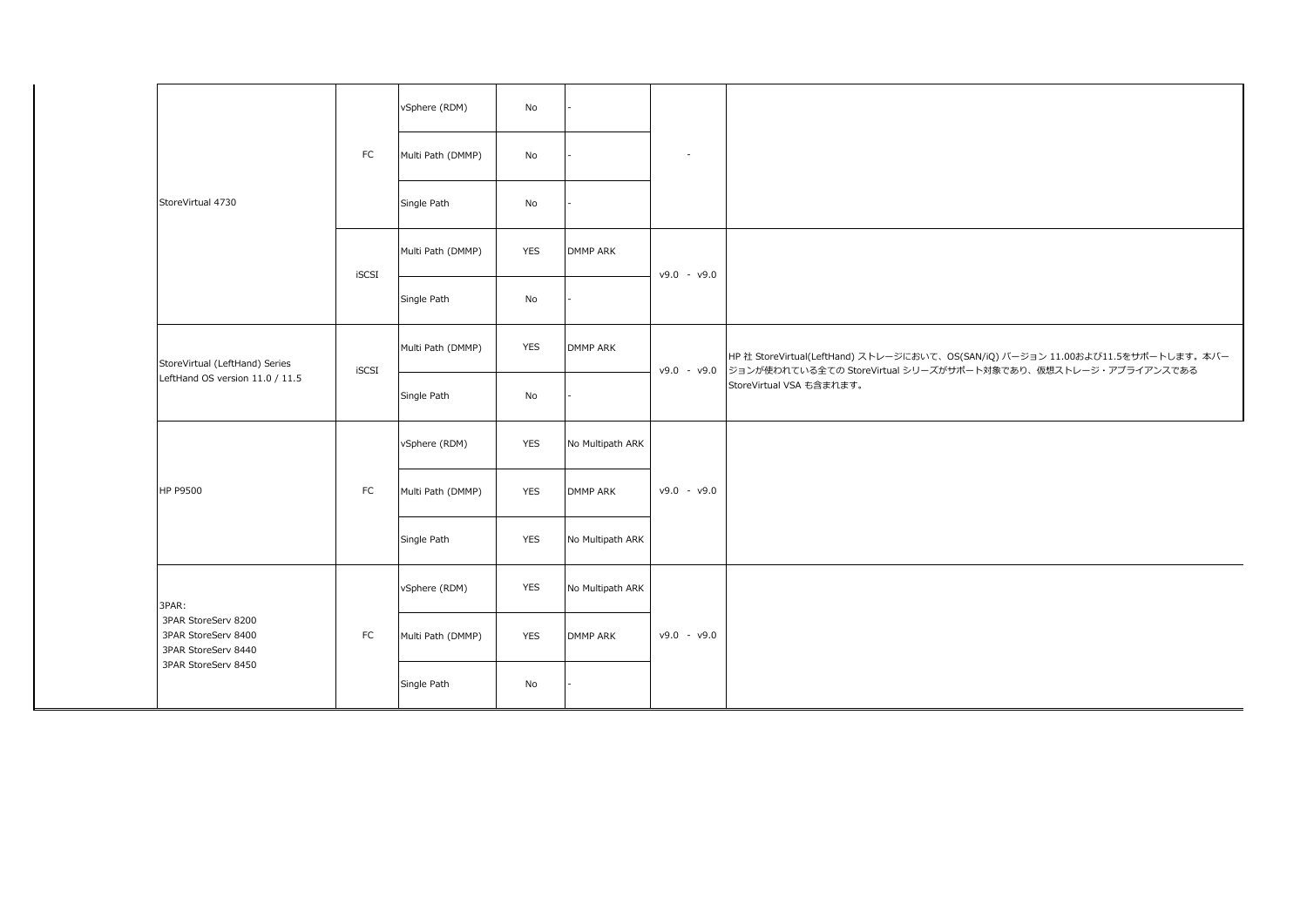|     |                                                          |              | vSphere (RDM)      | No         |                                          |               |                                                                                                                                                                                                                                                                                                                                                   |
|-----|----------------------------------------------------------|--------------|--------------------|------------|------------------------------------------|---------------|---------------------------------------------------------------------------------------------------------------------------------------------------------------------------------------------------------------------------------------------------------------------------------------------------------------------------------------------------|
|     | IBM SAN Volume Controller *<br>* IBM TotalStorage Proven | FC           | Multi Path (DMMP)  | <b>YES</b> | DMMP ARK                                 | $v9.0 - v9.0$ |                                                                                                                                                                                                                                                                                                                                                   |
|     |                                                          |              | Single Path (DMMP) | <b>YES</b> | No Multipath ARK                         |               |                                                                                                                                                                                                                                                                                                                                                   |
|     |                                                          | <b>iSCSI</b> | Multi Path (DMMP)  | No         |                                          |               |                                                                                                                                                                                                                                                                                                                                                   |
|     |                                                          |              | Single Path (DMMP) | No         |                                          |               |                                                                                                                                                                                                                                                                                                                                                   |
|     |                                                          |              | vSphere (RDM)      | <b>YES</b> | No Multipath ARK                         |               |                                                                                                                                                                                                                                                                                                                                                   |
|     |                                                          | FC           | Multi Path (DMMP)  | <b>YES</b> | DMMP ARK                                 | $v9.0 - v9.0$ |                                                                                                                                                                                                                                                                                                                                                   |
|     |                                                          |              | Single Path (DMMP) | No         |                                          |               |                                                                                                                                                                                                                                                                                                                                                   |
|     | IBM Storwize V7000                                       | iSCSI        | Multi Path (DMMP)  | <b>YES</b> | DMMP ARK<br>Quorum/Witness<br>Server Kit | $v9.0 - v9.0$ | パートナーテストによりiSCSI (iscsi-initiator-utils-6.2.0.872-34.el6.x86_64) と DMMP (device-mapper-1.02.66-6.el6、<br>device-mapper-multipath-0.4.9-46.el6) を使用する IBM Storwize V7000 (Firmware Version 6.3.0.1)を認定していま<br>す。テストは、LifeKeeper for Linux v7.5 と RHEL 6.2 を使用して行われました。<br>制限事項:IBM Storwize V7000をiSCSI接続で利用する場合は、LifeKeeper側のReservationを無効とした上で、 |
|     |                                                          |              | Single Path (DMMP) | No         |                                          |               | Quorum/Witness Server KitおよびSTONITHを適用する必要があります。具体的な構成方法についてはご利用中のLifeKeeper<br>のバージョン用のオンラインマニュアルにてご確認ください。<br>http://jpdocs.us.sios.com/                                                                                                                                                                                                        |
|     |                                                          | FC           | vSphere (RDM)      | <b>YES</b> | No Multipath ARK                         |               |                                                                                                                                                                                                                                                                                                                                                   |
| IBM |                                                          |              | Multi Path (DMMP)  | YES        | DMMP ARK                                 | $v9.0 - v9.0$ |                                                                                                                                                                                                                                                                                                                                                   |
|     |                                                          |              | Single Path (DMMP) | No         |                                          |               |                                                                                                                                                                                                                                                                                                                                                   |
|     | IBM Storwize V3700                                       | iSCSI        | Multi Path (DMMP)  | No         |                                          |               |                                                                                                                                                                                                                                                                                                                                                   |
|     |                                                          |              | Single Path (DMMP) | No         |                                          |               |                                                                                                                                                                                                                                                                                                                                                   |
|     |                                                          | SAS          | vSphere (RDM)      | No         |                                          |               |                                                                                                                                                                                                                                                                                                                                                   |
|     |                                                          |              | Multi Path (DMMP)  | No         |                                          |               |                                                                                                                                                                                                                                                                                                                                                   |
|     |                                                          |              | Single Path (DMMP) | No         |                                          |               |                                                                                                                                                                                                                                                                                                                                                   |
|     |                                                          |              |                    |            |                                          |               |                                                                                                                                                                                                                                                                                                                                                   |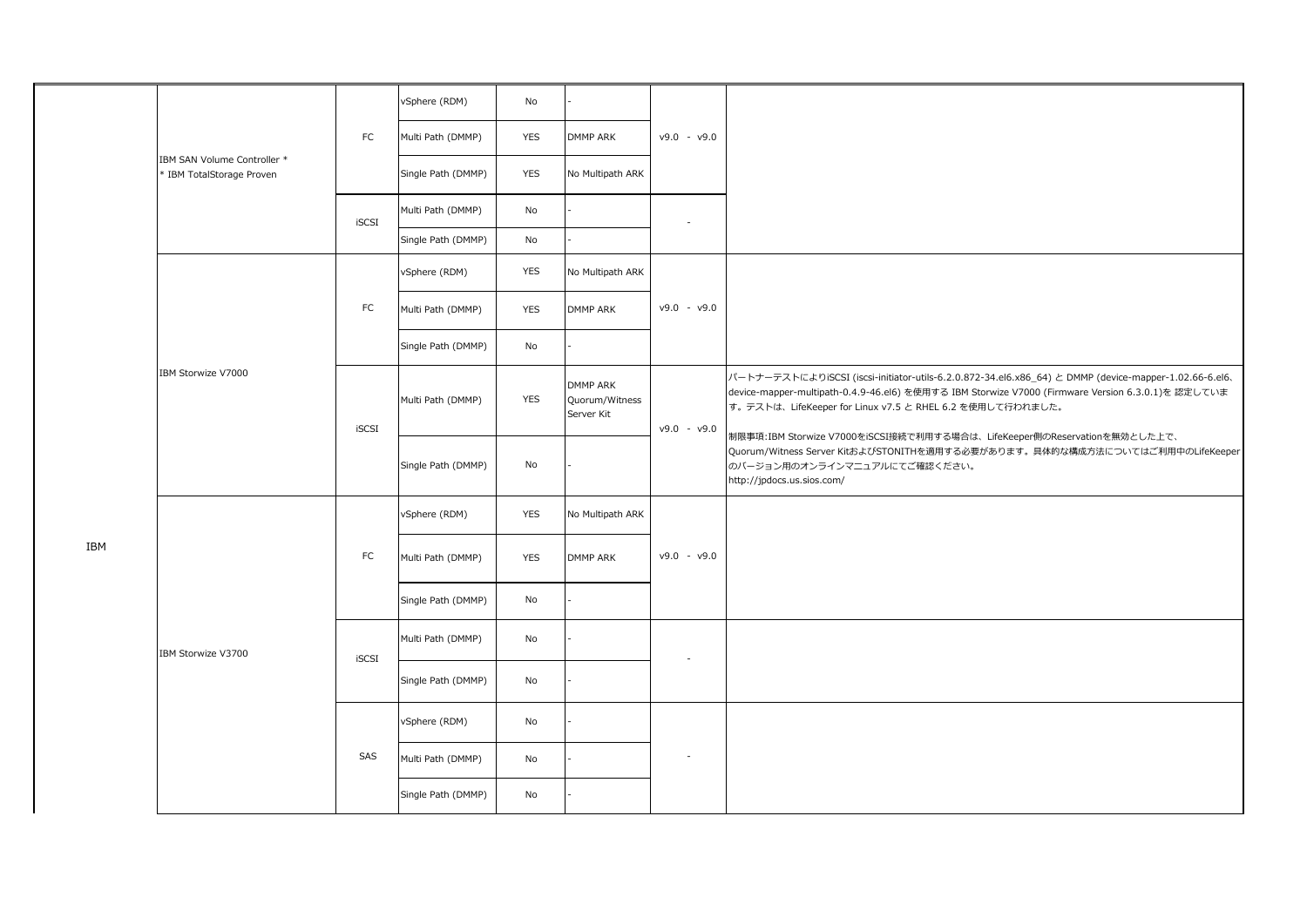|                                       |                        |              | vSphere (RDM)           | YES        | No Multipath ARK  |               |                                                                                                       |
|---------------------------------------|------------------------|--------------|-------------------------|------------|-------------------|---------------|-------------------------------------------------------------------------------------------------------|
|                                       |                        | FC           | Multi Path (DMMP)       | YES        | <b>DMMP ARK</b>   | $v9.0 - v9.0$ | LifeKeeper を使用する IBM XIV Storage System で 32 個以上の LUN を作成する必要がある場合、詳細については IBM の営<br>業担当者にお問い合わせください。 |
|                                       | IBM XIV Storage System |              | Single Path (DMMP)      | YES        | <b>DMMP ARK</b>   |               |                                                                                                       |
|                                       |                        | <b>iSCSI</b> | Multi Path (DMMP)       | No         |                   |               |                                                                                                       |
|                                       |                        |              | Single Path (DMMP)      | No         |                   |               |                                                                                                       |
|                                       |                        |              | vSphere (RDM)           | <b>YES</b> | No Multipath ARK  |               |                                                                                                       |
|                                       |                        | ${\sf FC}$   | Multi Path (NECSPS)     | <b>YES</b> | <b>NECSPS ARK</b> | $v9.0 - v9.0$ |                                                                                                       |
| NEC iStorage:<br>M10e<br>M11e<br>M100 |                        |              | Single Path<br>(NECSPS) | <b>YES</b> | <b>NECSPS ARK</b> |               |                                                                                                       |
|                                       |                        | iSCSI        | Multi Path (NECSPS)     | <b>YES</b> | <b>NECSPS ARK</b> |               | v9.0 - v9.0 SPS NEC iStorage StoragePathSavior (NECSPS) Recovery Kit は,RHEL7未対応ARKです。                 |
|                                       | M110<br>M300<br>M310   |              | Single Path<br>(NECSPS) | No         | NECSPS ARK        |               |                                                                                                       |
|                                       |                        | SAS          | vSphere (RDM)           | No         |                   |               |                                                                                                       |
| <b>NEC</b>                            |                        |              | Multi Path (NECSPS)     | Yes        | <b>NECSPS ARK</b> | $v9.0 - v9.0$ |                                                                                                       |
|                                       |                        |              | Single Path<br>(NECSPS) | Yes        | <b>NECSPS ARK</b> |               |                                                                                                       |
|                                       |                        |              | vSphere (RDM)           | YES        | No Multipath ARK  |               |                                                                                                       |
|                                       | NEC iStorage:          | ${\sf FC}$   | Multi Path (NECSPS)     | <b>YES</b> | <b>NECSPS ARK</b> |               | v9.0 - v9.0 SPS NEC iStorage StoragePathSavior (NECSPS) Recovery Kit は,RHEL7系未対応ARKです。                |
|                                       | M500<br>M510<br>M700   |              | Single Path<br>(NECSPS) | <b>YES</b> | NECSPS ARK        |               |                                                                                                       |
|                                       | M710                   | iSCSI        | Multi Path (NECSPS)     | <b>YES</b> | <b>NECSPS ARK</b> |               | v9.0 - v9.0 SPS NEC iStorage StoragePathSavior (NECSPS) Recovery Kit は,RHEL7系未対応ARKです。                |
|                                       |                        |              | Single Path<br>(NECSPS) | No         |                   |               |                                                                                                       |